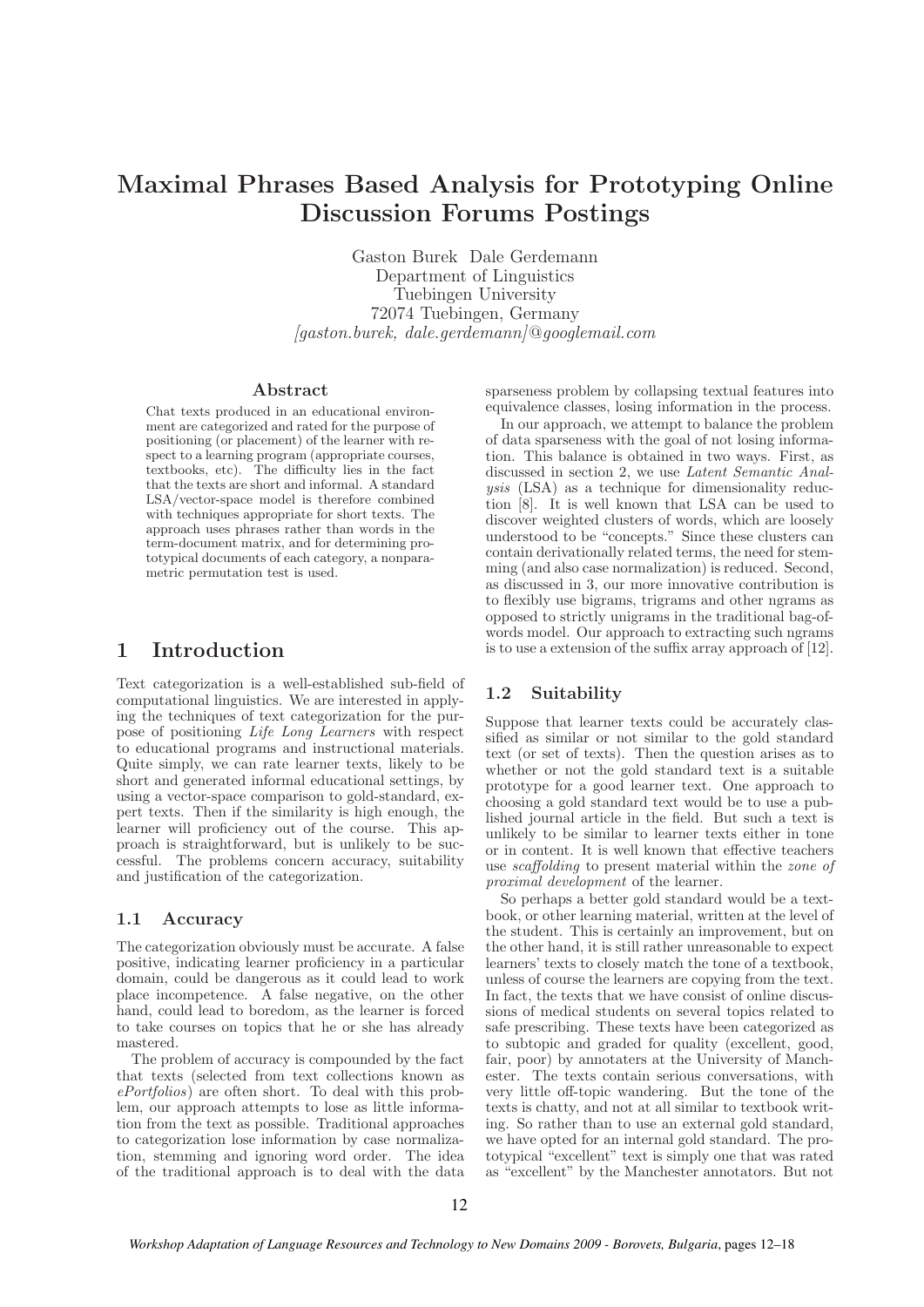all "excellent" texts are equally good as prototypes. Clearly, for any text  $t$ , the remaining texts can be ranked in order of similarity to t. If t is a good prototype, then this ranking should other "excellent" texts as most similar to  $t$  and "poor" should be least similar. In subsection 4, we discuss a method for choosing good prototypes that uses the nonparametric permutation test.

### 1.3 Justification: communities of practice distinctive language

It is widely accepted that experts can provide answers to problems that average people can not e.g. evidence given in court can be accepted or rejected on the basis of expertise, relevance and reliability. In this contexts expertise is defined as knowledge beyond common sense [6].

Communities of practice are at the center of expert knowledge development. According to [4] new communities of practice develop conditions for effective local creation and communication of knowledge and therefore that knowledge is not shared with other communities until it settles. In linguistic terms this can be understood as a distinctive use of language shared among individuals members of a specific community to describe knowledge that is not shared with other communities of practice. According to [2] expert language in medicine consists in shared specific terms formalized in medical term banks, thesauri and lexicons. Patients get familiar with that established medical terminology relevant to their own health conditions medical language after exposure to treatments, personal doctor visits, etc.

#### 1.3.1 Language technologies supporting the identification of expertise

As life long learners do not have common learning goals nor common educational backgrounds as it is the case in traditional learning settings, long life learning educational providers need to rely on available written materials produced by individual learner to identify their degree of expertise within areas of knowledge that are relevant to study programs in offer.

Given this scenario there is a need for tools that can provide support in determining the learner's degree of expertise or position by means of state of the art language technologies. Those technologies should be capable of identify linguistics features that reflect the degree of learner's expertise by analyzing learners' text repositories.

But, will learners affected by the use of such technologies (e.g. LSA) be happy to hear about a expert system suggestion that implies the need of studying a microbiology course on account of a low cosine similarity value between the learners essays and texts produced by microbiology experts? It is well known that users are more inclined to trust an expert system when such tool can give some reasons for its judgement.

Here, in addition to use LSA for comparing similarities between learner written text and expert texts, we present the use suffix array analysis for characterizing text in a way that users of that technologies can understand .

Grammar and language constructions can be used to identify language that is characteristic of people that is not familiarized with a relevant communities of practice e.g. microbiology . This linguistic feedback could be combined with a tentative suggestion that taking a microbiology course would be one way to acquire these linguistic conventions that tend to correlate with knowledge of microbiology.

Our work focus on the use analysis of distinctive phrases for identifying the degree of expertise of it author in a specific domain where that expertise may be expressed by linguistics features that is not be evident at surface level. This approach determine that degree of expertise as the probability of language misuse in relation to average language use as sampled from expert written texts.

To give an example from and available, consider the terms "prescription charts" and "drug charts." These terms apparently mean the same thing, but it turns out that "prescription charts" occurs predominately in texts rated excellent or good, and "drug charts" occurs predominately in texts rated fair or poor. Suppose that the hypothesis that doctors either consciously or unconsciously prefer the term "prescription charts." Then if a learner uses the term "drug charts," this usage could be tagged as less favored terminology, and a tentative suggestion could possibly be made that the learner could take a pharmacology course. If the learner ultimately rejects this suggestion, then at least this learner wouldn't go home empty handed. The learner would at least have received some linguistic feedback that would be unlikely to come from a human evaluator.

# 2 Latent Semantic Analysis

In recent years, LSA has been proposed as a suitable language technology for the automatic determining the degree of expertise of a specific text's author [10]. Although, singular value decomposition (SVD) of word co-occurrence frequencies matrices has been successfully used in the context of language technologies enhanced learning (e.g. automatic assessment of student essays), learner positioning presents new challenges that expose the limitation of such an approach. In particular, learners produce text repositories containing few samples of text, many of them of small size and using language that is rich in non domain-specific expressions. Such repositories may also be generated by individuals from different backgrounds in informal learning environments (chats, online forums, etc.). In addition, those texts are generated in contexts where learners feel encouraged to hide their poor usage of language by articulating redundant expressions and making extensive use keywords. Moreover, linking the semantics of high level descriptions of learning goals and domain specific terminology used by learners in a non-formal context restrict the usability of LSA as word usage may not be very stable across corpora.

While semantic spaces approaches such as the Vector Space Model (VSM) captures surface features of a semantic space such as first or second order word co-occurrence, the semantic similarity theory behind LSA is based on a model that captures different higher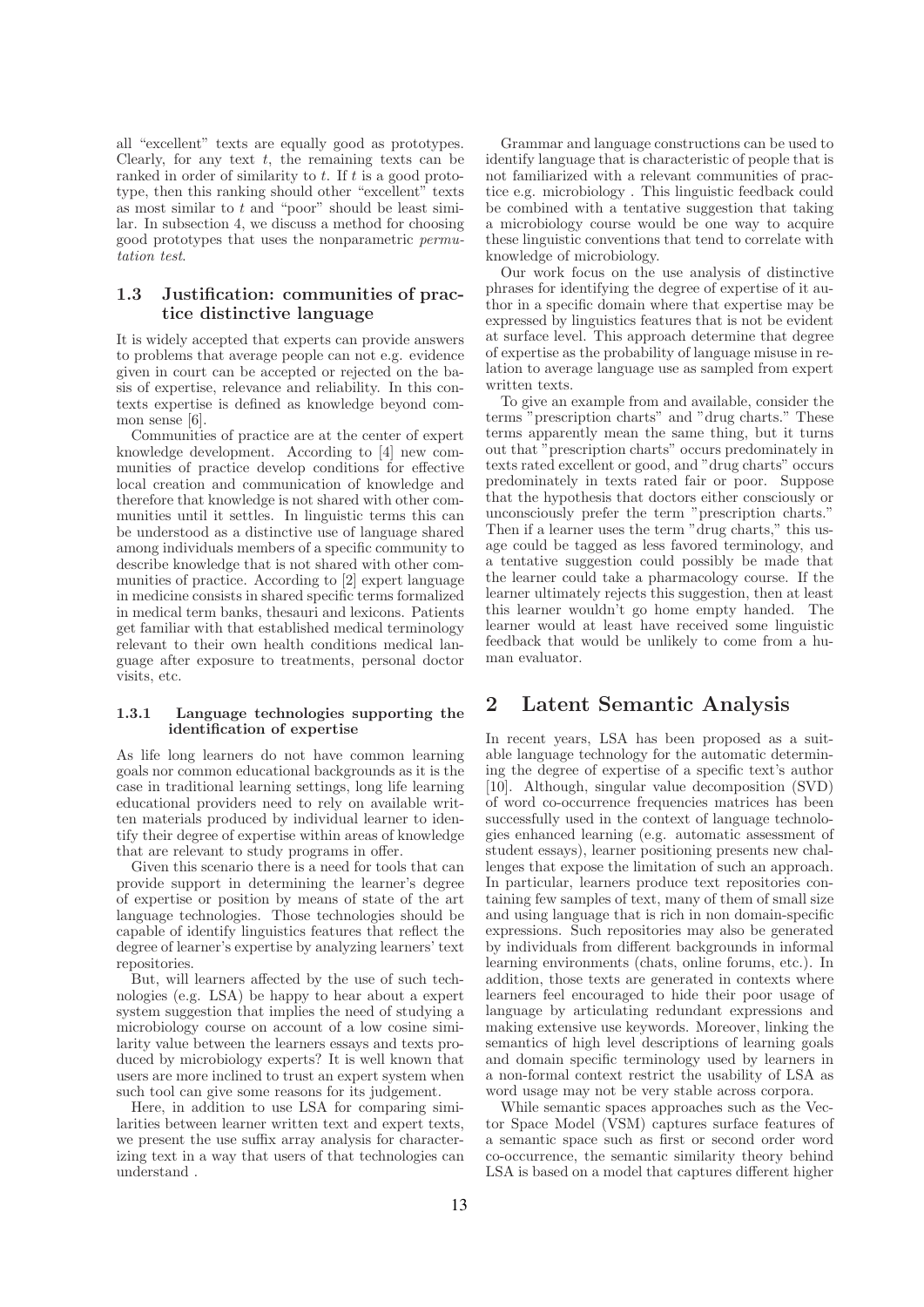orders of word co-occurrence (i.e. third order cooccurrence and higher) by means of using singular value decomposition. LSA uses SVD to project the semantic space over a lower dimensional space. LSA supporters claim that by reducing the space dimensionality, the semantic space that models the human cognitive process becomes more accurate due to the reduction of the noise that is added during the process of generating language.

LSA belongs to the family of semantic space models and is capable of inferring relations between words that are not explicit at surface level. LSA is popular with psychologists since the dimensionality reduction can be interpreted as reducing the word space to concept space. But ultimately these "concepts" are loadings on word counts, which are not easily interpreted or explained.

LSA as well the other semantic spaces approaches represents the semantics of words, sentences and paragraphs using word co-occurrence information that does not take in consideration the position of words within the sentence. However, according to a general conception of semantics, syntax plays a significant role in representing meaning of sentences. Thus, intuitively to using information about the order words occupy within expressions in addition to their frequency of occurrence seems to be a theoretically sounded approach to improve LSA performance that is in line with mayor trends in language acquisition theories that stress the significance that syntactic structure play in the comprehension of language.

Although, semantic spaces approaches (e.g. Latent Semantic Analysis) have been successful in reasoning about ambiguity and semantic similarity when analysing texts at the level of words (linguistic units), sentences (grammatical units) and paragraphs (discourse units) they are yet not capable of reasoning beyond the analysis of a bag of words.

Typically, LSA projects a semantic space implemented as a sparse matrix into a dimensionally reduced VSM generating the best statistical approximation to the original model. The dimensionally reduced model results in a matrix with non 0 values that allows the computation of similarity between matrix columns or rows that were orthogonal in the original model.

LSA theory assumes that many words have a similar probabilistic distribution that results in a comparatively lower number of concepts.

As the variation of word choice, introduce noise to the text, SVD, the algorithm behind LSA bridges the gaps in words by conflating word used into word senses . Furthermore, LSA facilitates matrix manipulation in terms of hardware operative memory by reducing the dimensionality of the VSM.

## 3 Phrases

Traditionally, text categorization by means of LSA has relied on a bag-of-words model. It seems, in some sense, obvious that a model based on phrases should be better. But it turns out that this is not necessarily the case. Recently, Bekkerman & Allan [3] reviewed the literature on text categorization and found no general improvement when unigram models were replaced with

bigram models. The problem is that using bigrams contributes heavily to the data sparseness problem.

Bekkerman & Allan have, however, compared two rather extreme positions. phrases of any length from the the training corpus, as long as the phrases are distinctive (occurring predominately in particular categories of documents). It may well be that the most distinctive phrases are generally phrases of length one (concurring with the bag-ofwords model), but if there are phrases of other lengths that are more distinctive, then there seems to be no reason not to use these phrases.

To give an idea of the approach, consider the word side. In the medical discussions in our corpus, this word almost always occurs as part of the phrase side  $effect(s)$ . In a few cases, *side* occurs in a unique context or as part of another phrase, such as *flip side*. In this case, the distinctive phrase is apparently side effect, and the other occurrences are just noise. These noise phrases are not only unhelpful for text categorization, they are are also unhelpful for generating explanations that would be useful for learners and examiners.

The example above raises some interesting counting issues. But first we need to specify more precisely what it means for a phrase to be distinctive.

#### 3.1 Distinctiveness

In general, phrases that are evenly distributed across document categories are not very distinctive, whereas phrases that tend to cluster in one particular category are distinctive. This general principle must be applied carefully, however, since with small numbers, clustering may occur due to chance.

A common measure of distinctiveness used for weighting in vector space models is  $tf-idf$  (term frequency multiplied by inverse document frequency) [9]. It is unclear, however, that this is the best measure for picking out which phrases to consider and which phrases to ignore. It is problematic, for example, that idf simply prefers terms that cluster in a small number of documents, regardless of the classifications. Given the ordinal classification of our data as excellent, good, fair and *poor*, we are not interested, for example, in terms that cluster in the excellent and poor texts.

So a distinctive term should be one that occurs predominately in excellent and good texts or predominately in fair and poor texts. Consider, for example, the bullet point, with occurrence vector  $\langle 31, 5, 0, 0 \rangle$ . The interpretation is that there are 31 occurrences in excellent documents, 5 occurrences in good documents and no occurrences in either of the poorer texts, this term appears be very distinctive of better texts. But if we count instead the number of different documents the bullet point occurs  $\langle 4, 1, 0, 0 \rangle$ , we see a very different picture. The bullet point does occur in higher rated texts, but it is very bursty (cite Church) and is therefore not very useful for categorization.

There are various approaches in the literature for dealing with burstiness. Since this is not our primary

<sup>1</sup> Optionally the tokenizer could be set to eliminate such punctuation marks. The bullet point makes a good example here, however, due to its burstiness.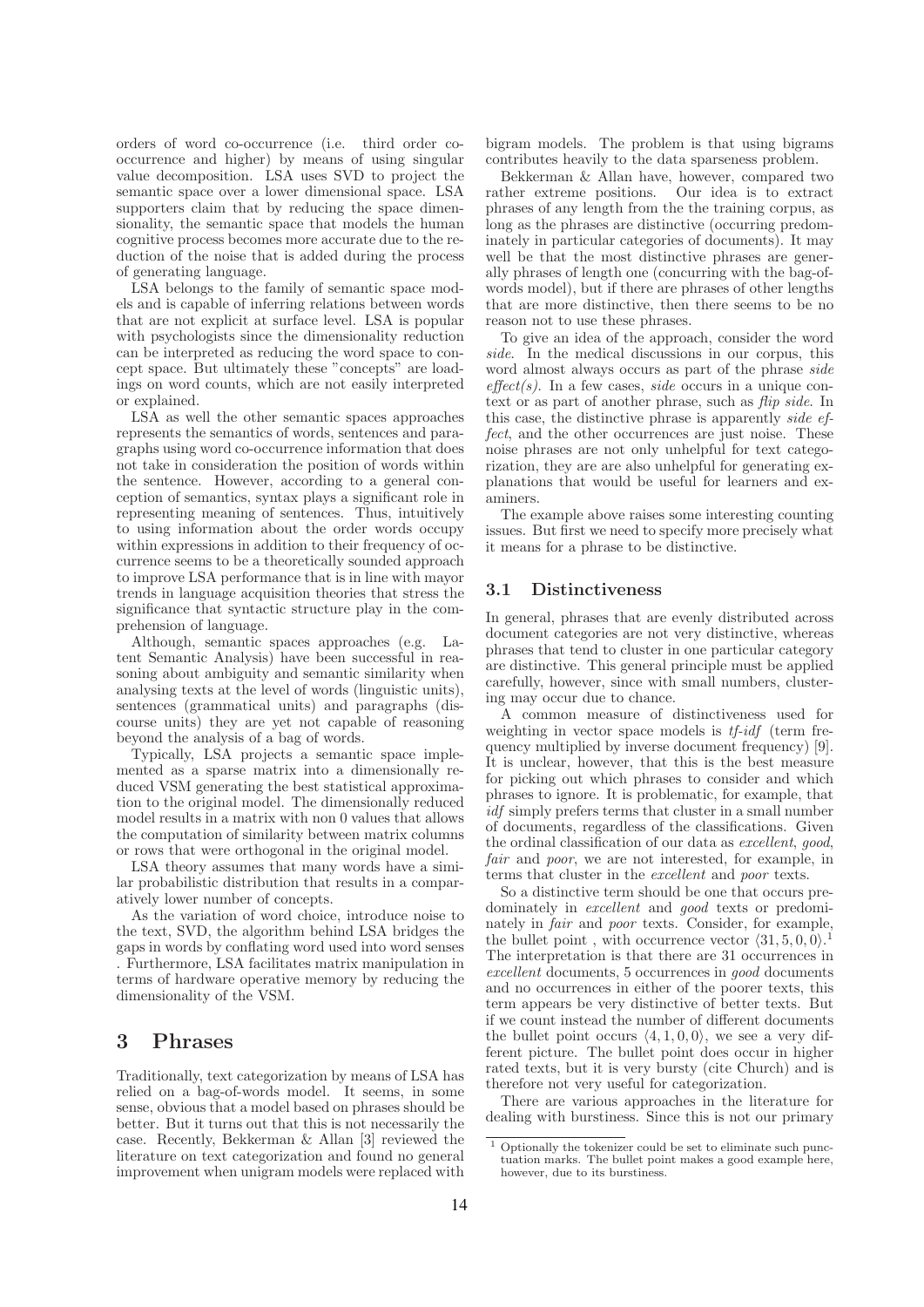concern here, we deal with the problem by counting the number of texts containing a term rather than the total number of occurrences of the term. Thus, for the bullet point, we use the vector  $\langle 4, 1, 0, 0 \rangle$ .

To rate a term such as the bullet point, we need some measure of goodness for the vector  $\langle 4, 1, 0, 0 \rangle$ . There is clearly no objective measure that can be used here. As a fairly reasonable score, we simply assign 1 point for every excellent text, 0.8 points for every good text and 0.2 points for every fair text. So, the bullet point receives a score of 4.8. This appears to be a good score, but what is the probability that a randomly chosen term appearing in 5 texts would have a higher or equally high score? We can generate random vectors as in  $(3.1)$  (where  $e, g, f$  and p are the total numbers of excellent, good, fair and poor texts, respectively.

$$
X_i = \begin{cases} \langle 1, 0, 0, 0 \rangle & \text{with probability } \frac{e}{e+g+f+p} \\ \langle 0, 1, 0, 0 \rangle & \text{with probability } \frac{g}{e+g+f+p} \\ \langle 0, 0, 1, 0 \rangle & \text{with probability } \frac{f}{e+g+f+p} \\ \langle 0, 0, 0, 1 \rangle & \text{with probability } \frac{p}{e+g+f+p} \end{cases}
$$

A vector for a random term occurring in  $n$  texts is then  $\sum_{i=0}^{n} X_i$ . So for a good score such as 4.8, the idea is to see what proportion of randomly generated vectors have an equally high or higher score. And for a low score, the opposite idea is to count the proportion of randomly generated scores that are equal or lower.

#### 3.2 Phrase Extraction

In principle, the distinctness measure given above can be used with phrases of any length. If longer phrases can be found that are more distinct than single words, then there is no reason not to use the longer phrase. The problem is that the simulation-based distinctness test is very expensive, and it is certainly not possible to run this test for ngrams of every length in a text. The solution to this problem comes from Yamamoto & Church [12], who show suffix arrays can be used to put the large number of ngrams into a much smaller number of equivalence classes. Using suffix arrays, it is very easy to pick out just the phrases that are repeated  $n$  times for some  $n$ , and it is very easy to extend phrases to the right: if mumbo jumbo repeatedly occurs together as a phrase, then it makes no sense to count mumbo by itself. Yamamoto & Church's suffix array program will put these two phrases into an equivalence class, so that that statistics can be calculated for the class as a whole rather than individually for all the members of the class.

Since the time of Yamamoto & Church's paper, suffix arrays have been an active area of research, primerily in bioinformatics. One of the weaknesses of the suffix array approach used by Yamamoto & Church is that extensions to the left are difficult to discover. So it is difficult to discover, for example, that jumbo always combines to the left to form the phrase mumbo jumbo. Simply stated, the problem is that suffixes are extensions of phrases to the right, so it is hard to look to the left. This problem was solved, however, by Abouelhoda et al [1], who added a BurrowsWheeler transform table to their extended suffix array data structure, giving this this data structure properties of suffix trees.

One weakness of Abouelhoda et al's approach, however, is that it does not adapt well to large alphabets. This is, of course, a serious weakness for use in text processing, where one wants at least to work with some subset of Unicode, or even worse, to treat each tokenized word as an alphabet symbol. Fortunately, the restriction to small alphabet size has recently been eliminated in the approach of Kim et al [7], who deal with the large alphabet by using binary trees, which are linearly encoded using the child table of Abouelhoda et al along with a longest common prefix table (lcp).

Using extended suffix arrays makes it possible to count different kinds of occurrences of phrases in different ways. To begin with, we are only interested in counting phrases that repeat. In the text  $S = to be$  or not to be, the occurrence of the phrase to be at  $S[1, 2]$  is said to be a repeat since the same sequence of tokens occurs at  $S[5, 6]$ .<sup>2</sup> An occurrence of a phrase  $S[i, j]$ is left maximal is left maximal if the longer phrase  $S[i-1, j]$  is not a *repeat*. Thus, for example, the phrase to at  $S[1, 1]$  is *left maximal* since the phrase at  $S[0, 1]$ is not a *repeat*.<sup>3</sup> Similarly, an occurrence of a phrase at  $S[i, j]$  is right maximal if  $S[i, j + 1]$  is not a repeat. If an occurrence of a phrase is both left and right maximal, then the occurrence is said to be maximal. Note that the occurrence of the phrase *or not* at  $S[3, 4]$  is maximal, though it is not a repeat. Since non-repeats are rarely of interest, we generally assume that we are talking about repeats unless otherwise stated.

A phrase is also said to be maximal in a text if there exists a maximal occurrence of the phrase in the text. For example, in the text mining engineering, tokenized by characters, the phrase  $in$  is maximal since there are maximal occurrences at  $S[2,3]$  and  $S[11, 12]$ . But the longer phrase ing is also maximal since it occurs maximally at  $S[4, 6]$  and  $S[16, 18]$ . So the occurrence of in at  $S[16, 17]$  is a non-maximal occurrence of a maximal phrase. A maximal repeated phrase that is not a subsequence of a longer maximal repeated phrase is said to be supermaximal. Thus the phrase ing is supermaximal in this text.

Generally, we are only interested in counting occurrences of maximal phrases since a phrase that never occurs maximally is unlikely to be of interest. But what kind of occurrences should we count? Should we count all occurrences, or only the left maximal, right maximal or maximal occurrences? The answer is that we don't need to decide ahead of time. We can simply test each of these four cases for distinctness, and chose the most distinct case. Take, for example the word side, which is a maximal phrase in our texts. Should we count all instances of this phrase? Or should we perhaps restrict the count to right maximal occurrences so as to avoid counting those instances that are extended to the right to create the longer phrase side effect? Or maybe left maximal occurrences to avoid the longer phrase flip side? Or perhaps we should restrict

<sup>2</sup> This definition and the following definitions are similar to those found in Abouelhoda et al [1]. The difference is that Abouelhoda et al apply the terms to a pair of occurrences, whereas we apply the terms to a single occurrence.

 $3$  We assume here that the text is padded with unique beginning of string and end of string sentinels so that indexing at 0 or 7 makes sense.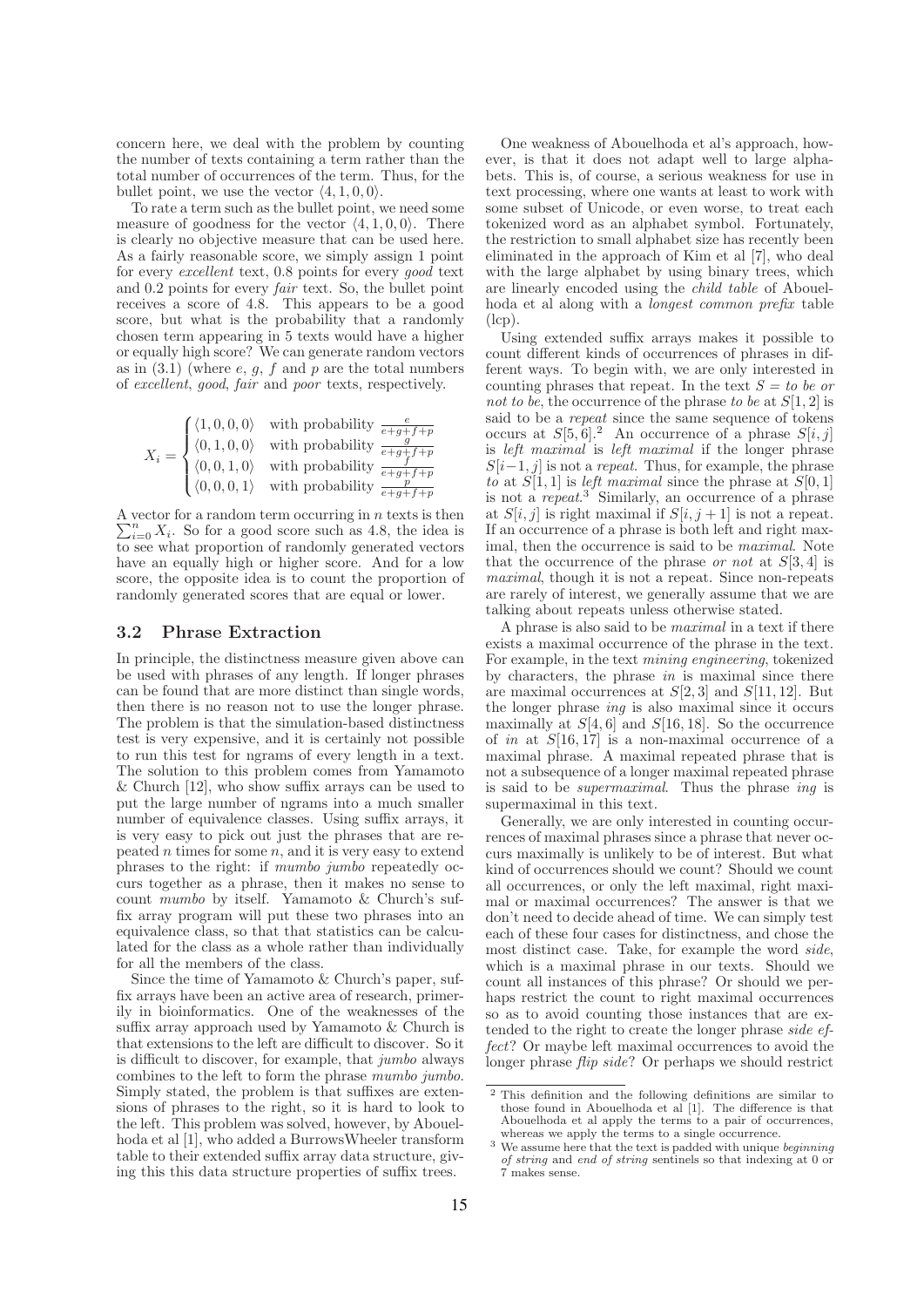in both directions to avoid either kind of extension. Since it is not generally possible to predict which is best, the reasonable approach is to try all possibilities to see what works best.

One counterintuitive feature of our approach is that it also makes sense to count 0-grams. A left maximal occurrence of a 0-gram, for example, must have a hapax legomena to its left, and a maximal occurrence of a 0-gram must have hapax legomena on both sides. These sequences of two hapax legomena may well be distinctive, since they often are an indication of a named entity or a foreign phrases. Counting all occurrences of the empty sequence is, of course, equivalent to counting the text length, which may well also be a distinctive feature.

# 4 Permutation test for prototyping chat texts

Our approach to categorization is based on similarity to prototypical documents of each category. Here again, we are concerned with finding an approach of identifying good prototypes in a way that is suitable for use with a small data set. We note that each candidate prototype induces a ranking of the remaining documents from "most similar" to "least similar." For a good prototype, this ranking should be significantly different from a random permutation. To test this hypothesis, we can use a standard nonparametric test, known (appropriately enough) as the "permutation test." The permutation test is a nonparametric method for testing whether two distributions are the same. The test is "exact," meaning that it is not based on large sample theory approximations [11]. Suppose that  $X_1, ..., X_m \sim F_X$  and  $Y_1, ..., Y_n \sim F_Y$ are two independent samples and  $H_0$  is the hypothesis that the two samples are identically distributed. This is the type of hypothesis we would consider when testing whether a treatment differs from a placebo. More precisely we are testing  $H_0 : F_X = F_Y$  ver- $\text{sus } H_1 : F_X \neq F_Y$ . Let  $T(X_1..., X_m, Y_1, ..., Y_n)$  $=|\overline{X}_n - \overline{Y}_n|$  and let  $N = m + n$  and consider forming all N! permutations of the data  $X_1..., X_m, Y_1, ..., Y_n$ . For each permutation, compute the test statistic T. Denote these values by  $T_1, ..., T_N$ . Under the null hypothesis, each of these values is equally likely. Let  $t_{obs}$ be the observed value of the test statistic. We reject the hypothesis when  $T$  is large.

Usually, it is not practical to evaluate all N! permutatioons. We can approximate the  $p - value$  by sampling randomly from the set of permutations. The fraction of times  $T_j > t_{obs}$  among these samples approximates the  $p - value$ . In general If T is smaller than some significance level  $a$ , the results are significant at that level. In our case we are not concern about a particular significant level as we are looking to the most significant texts on certain topic and with certain grade that can be used use as gold standards. Table 1 shows a toy example for the cosine similarity vector  $(X_1, X_2, Y_1) = (0.1, 0.5, 0.8)$  where,  $|X_n - Y_n| = 0.50$ .

The methodology described in this section can be used as a reasonable approach for measuring how significant (representative) chat texts are for a particular

| permutation     | value of T | probability |
|-----------------|------------|-------------|
| (0.1, 0.5, 0.8) | 0.50       | 1/6         |
| (0.1, 0.8, 0.5) | 0.05       | 1/6         |
| (0.5, 0.1, 0.8) | 0.50       | 1/6         |
| (0.5, 0.8, 0.1) | 0.55       | 1/6         |
| (0.8, 0.1, 0.5) | 0.05       | 1/6         |
| (0.8, 0.5, 0.1) | 0.55       | 1/6         |

Table 1: Permutation example

category and grade. The estimation is calculated on the basis of cosine similarity between the texts and does not assume any particular distribution for those values.

# 5 Experiments

The experiments described in this section compare the performance of the traditional bag of words LSA configuration against an alternative configuration that uses maximal phrases as unit of analysis.

The alternative LSA configuration starts with a vector space model that (instead of using words counts) uses counts of highly distinctive phrases that occur at least one time as maximal phrase within the text collection under analysis.

The use of a "bag of phrases" model instead of a "bag of words" model is motivated by the small size of our sample annotated of chat texts. Since our information source is scarce, we cannot afford lose any of it. If a medical text contains the phrase "side effect," for example, it is significant information that these two words occur as a phrase, which would be lost in the traditional bag-of-words approach.

Our ongoing work in word co-occurrence models for learner positioning extends existent LSA based approaches and is aimed at analyzing and then scoring texts posted on an online medical student discussion forum where students discuss issues related to the safe prescribing of medicines, guided by clearly defined expected learning outcomes associated to six subtopics. The 504 postings have been annotated by experts with four grades (i.e. 109 poor, 200 fair, 142 good, 50 excellent) and one of six topics (i.e. 42 of topic a , 50 of b, 130 of c, 22 of d , 247 of e and 13 of f). Each grade is based on the individual posting's textual contribution to a series of expected learning outcomes. Highly scored postings can then be used as evidence of learner proficiency in the corresponding topic.

### 5.1 Building the bag of words and phrases based semantic spaces

As explained in 3.2 to identify and extract the maximal phrases we analyze suffix arrays using an extended version of the the Yamamoto and Church algorithm to generate all ngrams from a text and avoiding the combinatorial explosion by grouping these ngrams into equivalence classes. This approach, however, has the disadvantage of generating also "uninteresting" ngrams, which are neither maximal nor supermaximal. To overcome this deficiency, we employ the Burrows and Wheeler transformation table.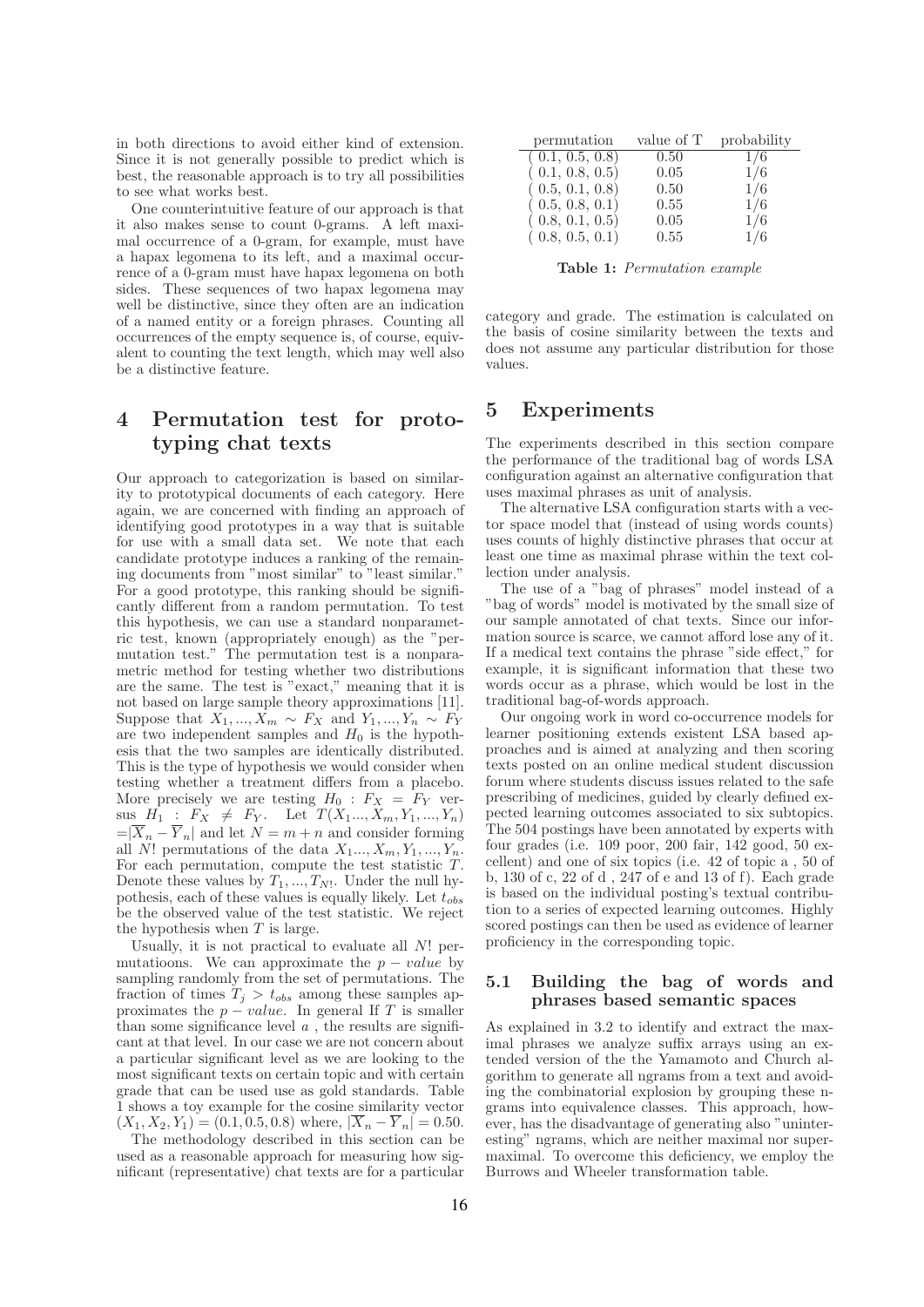

Fig. 1: kNN results for neighborhood sizes 5 and 10 and semantic spaces built from phrases (p) and bags of words (w) using 5, 100 and 200 singular values



Fig. 2: Permutation test results for each chat text

Each phrase has been counted in one of 4 ways: all instances, left-maximal, right-maximal and maximal. To avoid an unmanageable level of sparseness we include in the analysis all instances of all phrases that occurs at least one time as maximal. Phrases are sorted by their scores absolute values.

We then built a 19730 phrases to 504 chat texts matrix that contains the frequency of occurrence of each phrase in each texts. We then weighted the matrix using the  $tf - idf$  weighting scheme. We then generate three LSA semantics spaces by reducing the SVD resulting matrix singular values to 50, 100, and 200 respectively

In addition we created another set of 3 bag of words based LSA semantic spaces using the same weighting scheme and respective number singular values. In this case using a 6320 tokens to 504 chat texts matrix. The number of token used is the results of choosing the tokens that occurs at least two times within the chat texts collection.

### 5.2 k Nearest Neighbor algorithm based classification

The k Nearest Neighbors algorithm (kNN) [5] is a learning algorithm that classifies texts on the basis of a measure of distance (e.g. cosine) between them. The algorithm classifies each text by looking at a k number of its nearest neighbors and then assigning it to the most common category represented by those neighbors. If no class is associated to a majority of neighbors, the text is assigned to the category represented by texts with higher cosine similarity. We arbitrarily used a low k value (i.e.  $k=5$ ) as we expect that noise from the semantic space will be reduced by means of LSA. A common criticism of kNN is that, since it doesn't make any generalizations from the data, it is prone to overfitting. We assume that this criticism should not apply completely to semantic spaces generated by means of LSA as the SVD dimensional reduction smoothes and therefore reduces the effect of over fitting that is usually present in kNN based classification.

#### 5.2.1 kNN results

Experimental results showed in Figure 1 demonstrate that for some topics and grades using maximal phrases as units of analysis can improve the performance of LSA. In fact the best results for two of the four grades (e.g. excellent and poor) were yielded by semantic spaces build from phrases. Different results are produced by kNN classification for topics where semantic spaces built from bags of words produced the best results clearly for at least four of the six topics.

### 5.3 Prototyping

We run the permutation test described in section 4 using the already available semantic space built from a 19730 phrases to 504 chat texts matrix and singular values reduced to 200. We then evaluate the significance of each text for its annotated grade and topic category. Figure 2 shows that the majority of texts